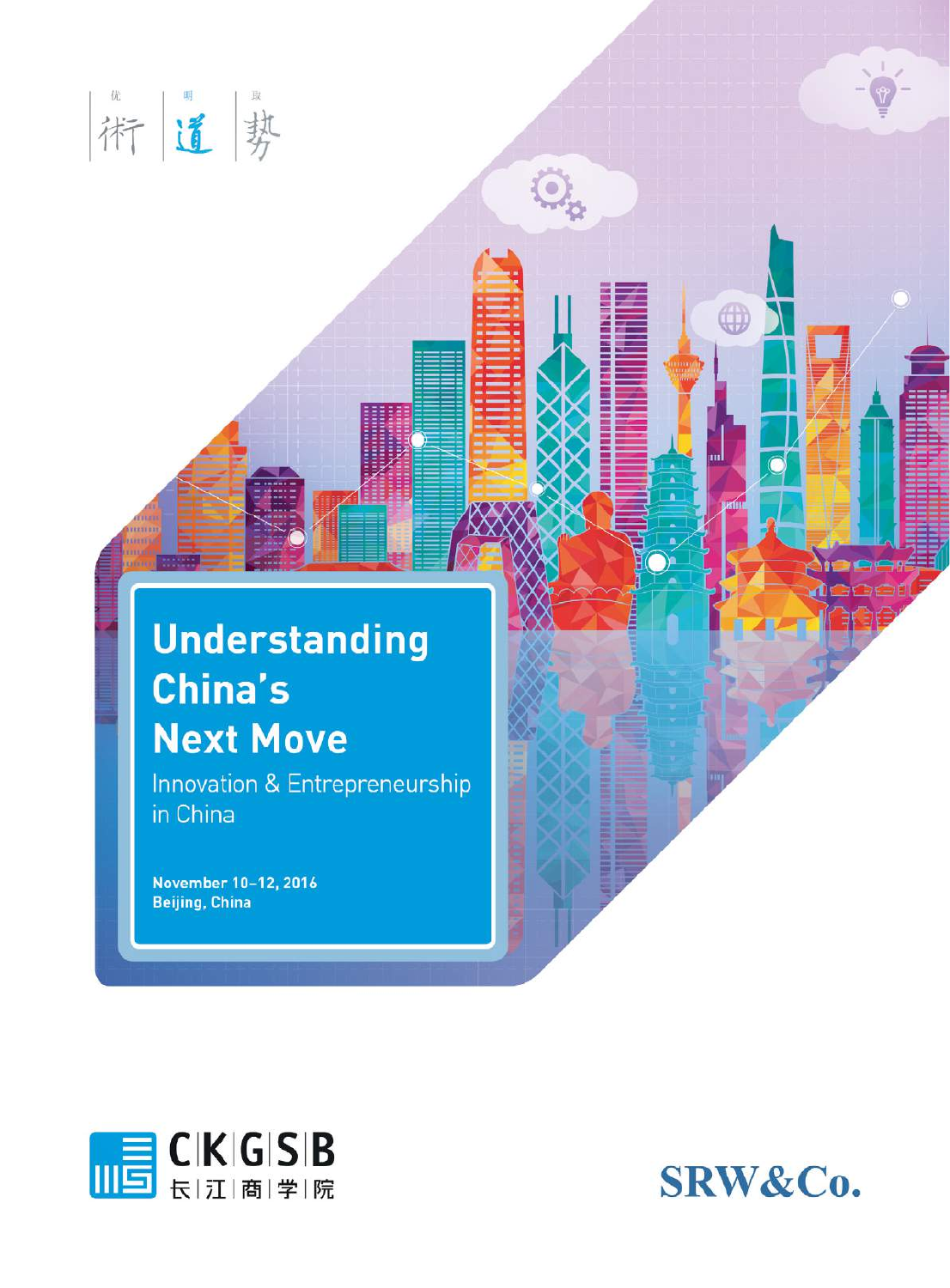# **PROGRAM OVERVIEW**

With a population of 1.3 billion, China has become the second largest economy and is increasingly playing an important and influential role in the global economy. China's economic performance over the past 30 years has been remarkable. It is a unique development success story, providing valuable lessons for other countries seeking to emulate this success.

In the next 15 to 20 years, China is well-positioned to join the ranks of the world's high-income countries. China's policy makers are already focused on how to change the country's growth strategy to respond to the new challenges that will come. Among the many strategies, innovation and entrepreneurship have been highlighted in China's 13th Five-Year Plan. Chinese Premier *Li Keqiang* **stressed the role of mass entrepreneurship and innovation** in fostering a new engine of growth, calling it a "gold mine" that provides constant source of creativity and wealth.

In promoting innovation and entrepreneurship, many Chinese companies have set up good examples and competitiveness both domestically and globally. MNC CEOs consistently report that the speed of technology innovation has turned established business models upside down in China. Chinese companies are using digital media, big data, and e-commerce in ways that often lead practice in Europe and the United States. They are not just competing with multinationals but are even beating them at their own game. MNCs, by contrast, are seen as often burdened by their experiences over the past 30 years in developed markets, and find themselves struggling to compete with local competitors and increasingly demanding customers. So how the rule of game has been changed in China by innovation? How could MNCs take the commercial battle with their Chinese counterparts?

As your pathway to business with China, 2016 CKGSB *Understanding China's Next Move* Program will focus on concepts and practice of **innovation and entrepreneurship in China**, and may inspire you with answers to the above puzzles. Innovation-themed topics ranging from globalization of Chinese companies, science & technology innovation, marketing innovation, as well as first-hand innovation cases from Chinese companies will be elaborated in width and depth by CKGSB's world-class faculty.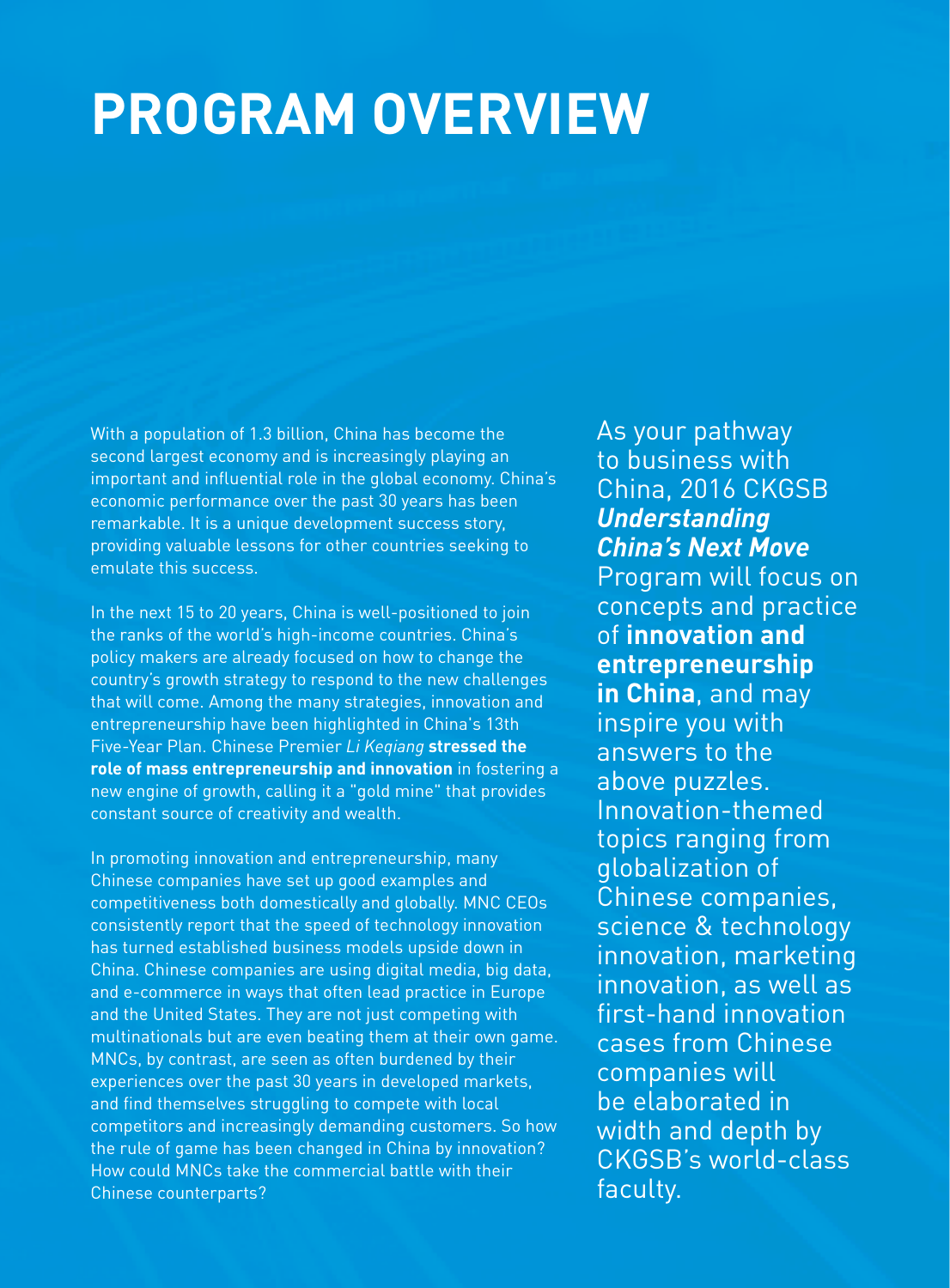### **PROGRAM DIRECTOR**

Business leaders are expected to provide strategic leadership, sometimes even beyond one's own expertise. You experience the tide of global change in ways few others do. To manage this tide, you must expand your existing foundation with skills that are timeless and flexible. China, as one of the crucial parts in emerging markets, plays an important role in this tide.

The program offers senior management both a detailed look and a broader context for China-related business issues facing global firms operating in and outside of China. We want to make sure that you not only understand what is occurring here right now, but also can predict where the opportunities are going to be in the days and years to come. As innovation and entrepreneurship are becoming "twin engines" of China's growth under its new normal, the 2016 AMP Program, focusing on the most up-to-date topic, is custom designed for you in addressing the challenges and seizing the opportunities in the fast-changing Chinese market.

> **—Juliet Zhu**  Associate Dean of Asia and Alumni Affairs CKGSB

#### **CKGSB FACULTY MEMBERS**



**XIANG Bing** Founding Dean, Professor of China Business and Globalization, Ph.D., University of Alberta



**Juliet ZHU** Associate Dean of Asia and Alumni Affairs, Professor of Marketing, Co-director of the Branding Center, Ph.D., University of Minnesota



**TENG Bingsheng** Associate Dean of European Campus, Associate Professor of Strategic Management, Ph.D., City University of New York

### **PROGRAM BENEFITS**

By immersing participants into the China's contemporary context with a global perspective, CKGSB helps explore the key elements of China's social and business environment. **You** will learn from CKGSB's world-class faculty in the classroom and benefit from the rich experience of industry speakers. **You** will investigate various case studies and become involved in team projects, group discussions, company visits and cultural activities. **You** will also learn from and network with high-profile executives from China and around the world.

The 2016 program, themed at Innovation & Entrepreneurship in China, will help your understanding of:

- > How to leverage China's opportunities in your company's global strategy
- I How the innovation of Chinese companies is affecting your operations in, and with, China
- > How entrepreneurship and lean start-up in China are creating new business opportunities
- > How key functional areas, such as global strategy, technological innovation and supply chain management, truly work in China
- > LAST BUT NOT LEAST, how to succeed in the world's most dynamic market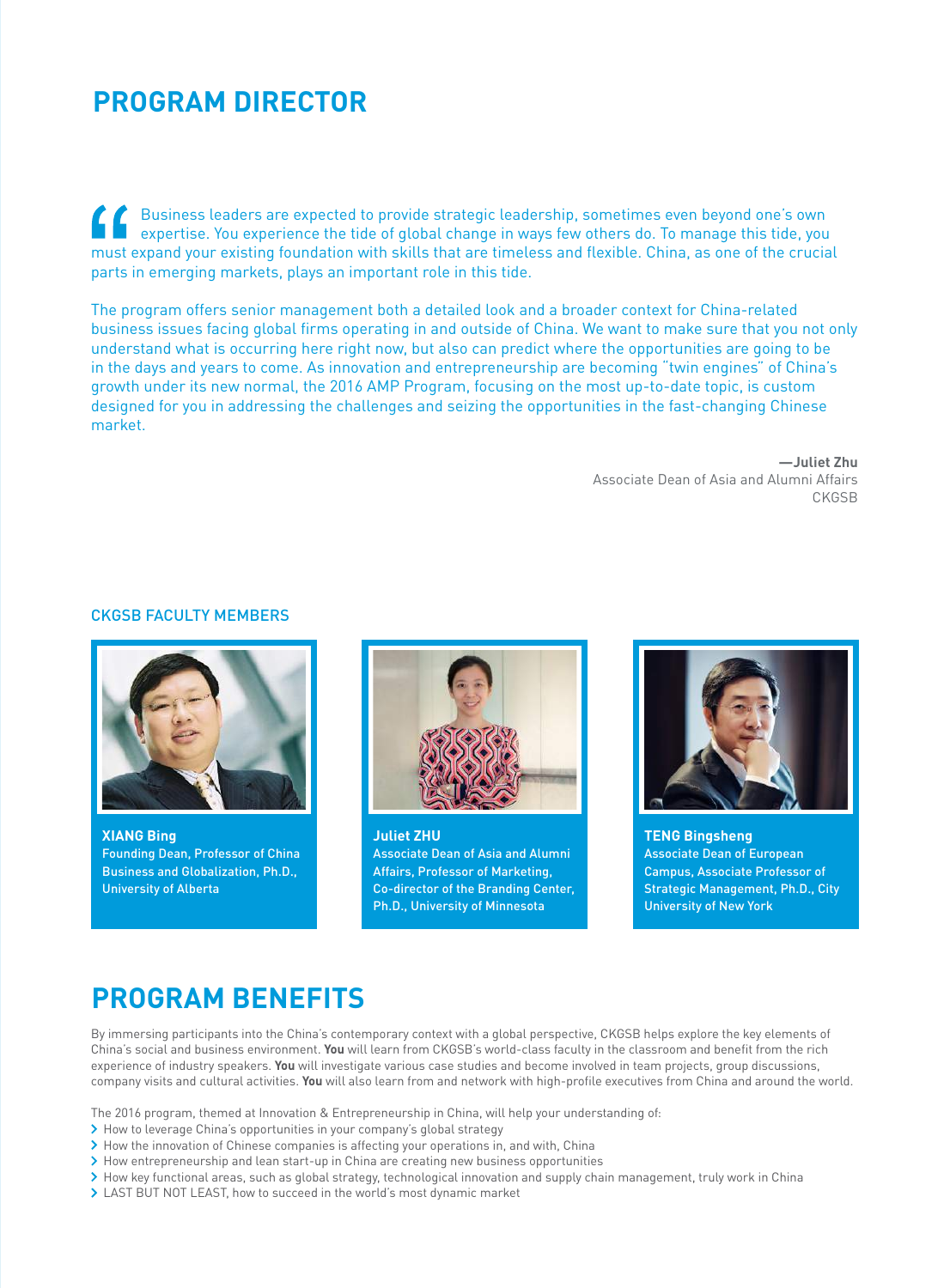### **WHO SHOULD ATTEND**

This program is aimed at senior executives who are responsible for strategic leadership and improving their company's performance, especially for those MNCs and private corporations planning to enter or expand their businesses throughout the Chinese market.

### **2015 CLASS PROFILE**



### **PROGRAM MATRIX**  \*

| Day 1            |                                                                                                                                                                                                                                                                                                                                                                                                                                                                                                                                                                                                                                                   |  |
|------------------|---------------------------------------------------------------------------------------------------------------------------------------------------------------------------------------------------------------------------------------------------------------------------------------------------------------------------------------------------------------------------------------------------------------------------------------------------------------------------------------------------------------------------------------------------------------------------------------------------------------------------------------------------|--|
| <b>Morning</b>   | China's Development Module and Globalization of Chinese Companies: Chinese entrepreneurs have only been<br>exploring their own way of development for three generations since 1978. This session will study the new models and<br>innovative strategies that Chinese companies have adopted in the context of globalization. There will also be in-depth<br>analysis of the Chinese model's challenges and limitations, myths and realities, implications for leadership and recent<br>trends, and the relevant cultural dimensions.                                                                                                              |  |
| <b>Afternoon</b> | Lean Start-up: Lean Start-up is a rising concept that entrepreneurs use continuous innovation to create radically<br>successful businesses. Putting this fashionable concept into China's context, the session elucidates the business<br>strategy of emerging Chinese enterprises who aim to change the way that companies are built and new products<br>are launched. The interesting case study might provide some good inspirations of new forms of innovation and<br>entrepreneurship in today's diversified Chinese market.                                                                                                                 |  |
| <b>Evening</b>   | <b>Welcome Dinner</b>                                                                                                                                                                                                                                                                                                                                                                                                                                                                                                                                                                                                                             |  |
| Day 2            |                                                                                                                                                                                                                                                                                                                                                                                                                                                                                                                                                                                                                                                   |  |
| <b>Morning</b>   | Business Model Innovation in the Internet Era: Based at the review on the development of internet in China, the<br>session showcases the significant business model innovation brought about by technological transformation,<br>especially big data and search engine.                                                                                                                                                                                                                                                                                                                                                                           |  |
| <b>Afternoon</b> | <b>Company Visit: Internet based companies</b>                                                                                                                                                                                                                                                                                                                                                                                                                                                                                                                                                                                                    |  |
| <b>Evening</b>   | <b>Networking Dinner</b>                                                                                                                                                                                                                                                                                                                                                                                                                                                                                                                                                                                                                          |  |
| Day 3            |                                                                                                                                                                                                                                                                                                                                                                                                                                                                                                                                                                                                                                                   |  |
| <b>Morning</b>   | Innovation from Chinese Companies: After years of contact with the West as OEM/ODM, Chinese companies are<br>engaged in more value added innovative activities. Are these outliers or the shape of things to come? This session<br>will focus on the various issues of how companies from developing countries such as China innovate and emerge to<br>become global competitors within a relatively short period of time. By looking into the cases of some "fuzzy" Chinese<br>companies, the session is aimed to provide a framework to search for new growth opportunities under the time of<br>mass entrepreneurship and innovation in China. |  |
| <b>Afternoon</b> | Panel Discussion: Entrepreneurship & Wrap-up and Certificate Presenting                                                                                                                                                                                                                                                                                                                                                                                                                                                                                                                                                                           |  |

\* The program is subject to change.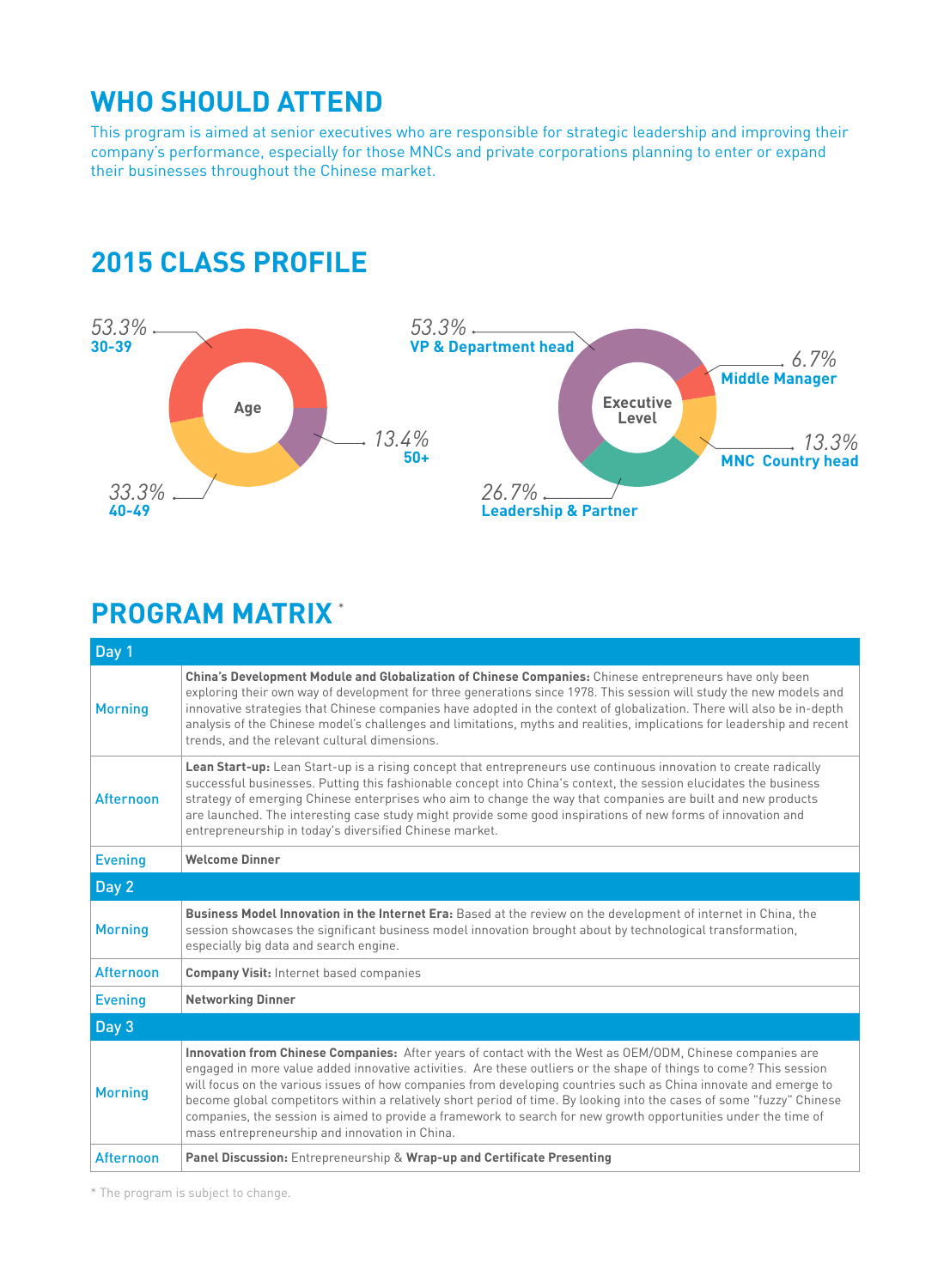### **PARTICIPANTS' VOICES**

"I'm very impressed with CKGSB professors. They are very knowledgeable and practical. They can answer every question in-depth. It shows that they really know what's going on and they have a lot of contact with the industry participators or government officials so that they can get inside information and share with us. The classmates are very sophisticated. They know what's going on. They just wanted to enhance the knowledge, to have more inspiration from different angles. I find the networking very good and dynamic."

> — **Bessie Chong** (2015 participant) *Director of Group Training and Talent Management, Esquel Group, Hong Kong*

"This class is fantastic. I was really looking for professors that can take both inside out and outside in approach in teaching and with a global view as well. Here in CKGSB, it's a positive surprise but it was also part of my expectation. I think that's the uniqueness because the class is almost real-time. I spent a lot of time on emails after class because I literally had no time as I was quite fascinated by the class. It's energizing to be able to pull yourself out from very busy day to day work and focus on listening and learning something new. I find the program fit into a large group of audience, both MNCs trying to rethink their strategy in China market and new entrant in the market."

> — **Silvia Ding** (2015 participant) *Managing Director of South China, Maersk Hong Kong Limited*

"The program is very informative and educational, it is very helpful for us to think and plan ahead. CKGSB's data collection and research methodology are well-recognized. Also the pool of students gives a very good representation of the business community here. I would recommend this course to people who are new to China, people who don't have a clear picture of what's going on in China, people who are focused on daily operations of business. Those people from executive level will really benefit from this course."

> —**Duanzhi She** (2015 participant) *Vice President, Government & Public Affairs, Nike Greater China*



g, China



### **PROGRAM INFORMATION**

| <b>Upcoming Session:</b>        | November 10-12, 2016                                                                                                                               |
|---------------------------------|----------------------------------------------------------------------------------------------------------------------------------------------------|
| Tuition                         | <b>USD \$5,000</b><br>Tuition includes class materials as well as selected meals during the program                                                |
| Location                        | <b>CKGSB Beijing Campus</b><br>Oriental Plaza, 1 East Chang An Avenue, Dongcheng District, Beijing, P.R. China                                     |
| <b>Travel and Accommodation</b> | The costs of travel and accommodation need to be borne by the participants. CKGSB will<br>recommend a hotel within walking distance of the campus. |
| <b>Program Language</b>         | All materials and lectures will be delivered in English.                                                                                           |

### **APPLICATION**

You can register for 2016 CKGSB Understanding China's Next Move Program by contacting **Ms. Winda Marliana**, SRW&Co. at +62-813-8468-3340 (HP), winda\_marliana@srwasia.com (Email) / **Mr. Ivan TANG**, Program Manager, Global Programs of CKGSB at haotang@ckgsb.edu.cn to obtain an application form.